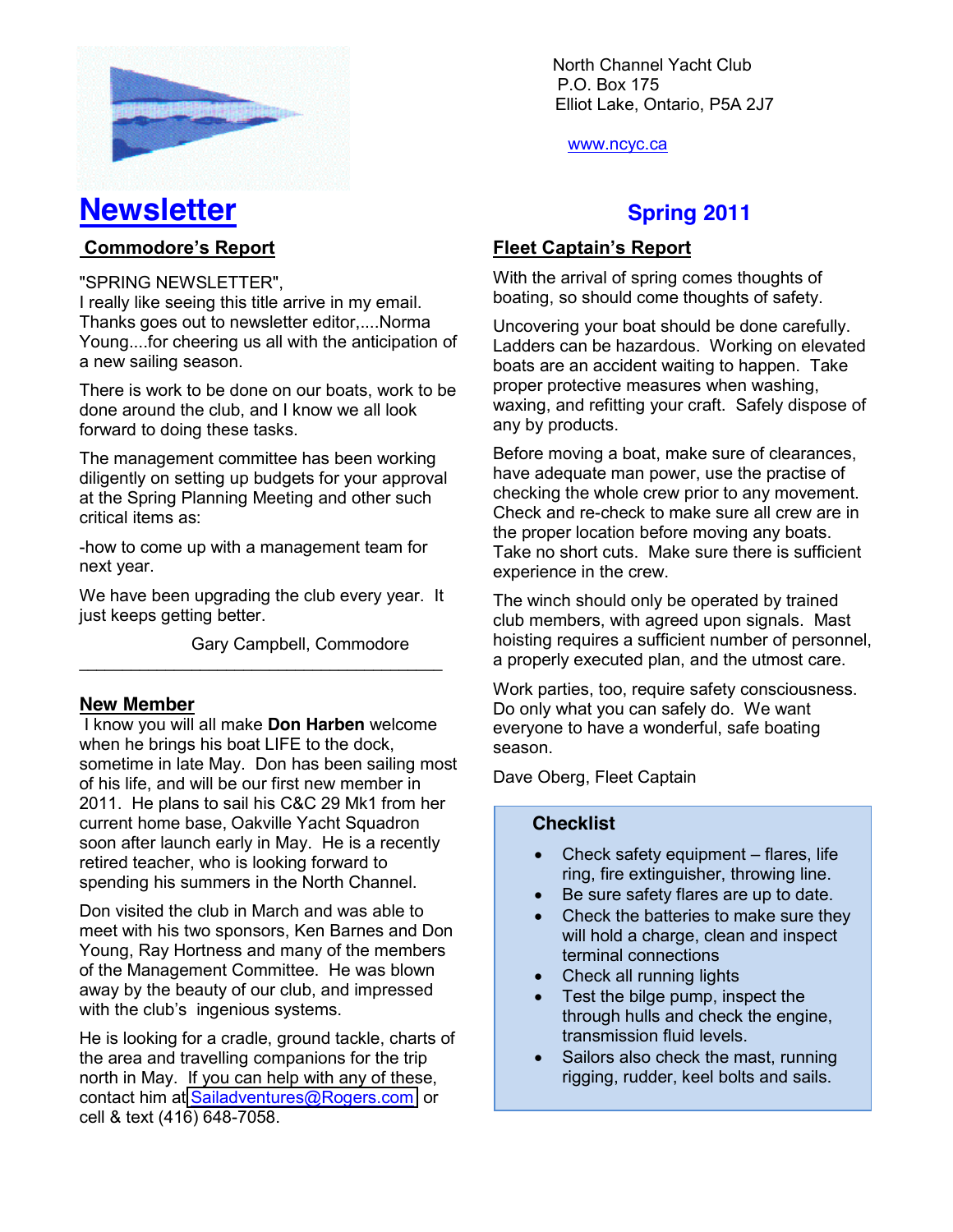# **Spring & Summer Events**

Mark your calendars

- April 2 Club Opening Work Party
- April 16 Spring Planning Meeting
- May 14 Season Opener Work Party
- June 18 Safety Day
- June 18 Commodore's Cruise
- August  $20 -$  Family Fun Day
- August 20 Club Cruiser Race
- September 3, 4, 5 Labour Day Cruise and Corn Roast

# **Convenors Needed**

We are still looking for a Convenor for the Opening Supper following immediately after the Spring Planning Meeting. Anne Phillips, our Social Convenor sent the following message:

"A convenor is needed for the Opening supper at the yacht club on April 16. This is a potluck event. The convenor of this event earns 5 work hours. The main duties are contacting members by email or phone identifying who is coming and what they are bringing and organizing the kitchen on the day of the event. The convenor is responsible for making the tea and coffee on that day and all other food is pot luck. Please email me at [tapp@tyenet.com](mailto:tapp@tyenet.com) if you are interested as we are still cruising in the Bahamas. I check my email most days as long as I am within cell phone distance."

Convenors have signed up for all the other events, except for The Corn Roast on the Labour Day weekend. That's another opportunity to earn Work Party hours.

There are step by step instructions to tell you exactly how to go about each event, and there is always lots of help from members. If you can help out at either of these club functions, please let Anne Phillips know. Or you can always contact the secretary, Carol Piper Curtis at [secretary@ncyc.ca](mailto:secretary@ncyc.ca) or by phone at 705-848-6750.

# **Family Fun Day**

After last year's big celebration when the next generation had so much fun together, the Management Committee decided to keep the ball rolling. Daryl Park, who has had many years of experience as a Scout Leader, has volunteered to convene the first Family Fun Day, with a Pirate theme. He has lots of great ideas for fun activities for young and old. We'll keep you posted.

# **Work Party Hours**

Just a reminder that at the AGM the membership approved raising the rate for work party hours to \$30/hour. Please be sure to record all the hours you work, as it is important to know how many hours are needed to maintain the club.

One member, who had worked several hours more than the minimum, stopped recording when he thought he had reached 20 hours. He was shocked to be billed for one hour with his dues. His quick addition was in error!

# **Hiring Workers**

The Dockmaster's children, Terry and Deanna are willing workers, available for cleaning and waxing hulls, painting etc. at moderate rates. However, it is your responsibility to ensure that they, or any person you hire to work on your boat or cradle at the club has safety equipment  $-$  boots, eye protection, breathing masks, etc. as required.

Our Dockmaster is also willing to assist members in his free time with launching, hauling and other jobs. The Management Committee feels that members should pay him the same rate when doing work outside his club duties that we pay ourselves for work party hours.

Remember that when working with the club's cutting and welding equipment, you are responsible to cover the costs of the gases, welding rod, etc.

#### **Storage on Club Premises**

If you store property on club premises, such as cradles, weights, chain, small boats, etc. it is your responsibility to notify the Management Committee. Storage fees may be charged.

Any unidentified items will be considered club property and may be sold for the benefit of the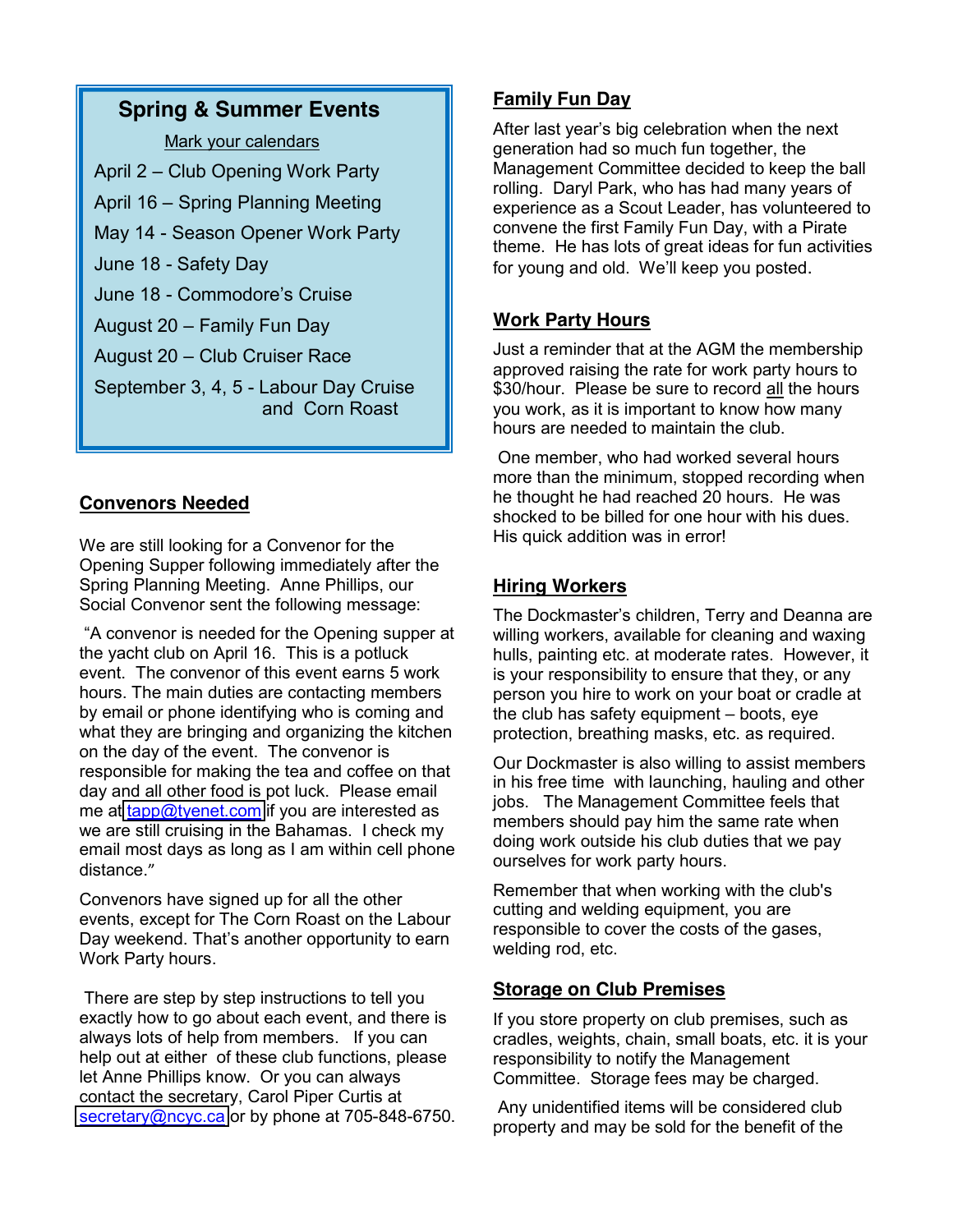

# **Newsletter** Spring 2011

club. This does not apply to items kept on your cradle or in your dock box.

## **Dock Box Condo**

To date six members have indicated an interest in the Dock Box Condo. If you are interested in being part of this project, contact John Marquette at [jgamarquette@hotmail.com](mailto:jgamarquette@hotmail.com) Ten are needed to make the project fly, and the costs decrease with more participants

## **The History Project**

Our History book has been an outstanding success. If you haven't already purchased your copy of "The Right Place for the Sailboat; memories of members of NCYC" you can now order your individual copy online at http://www.blurb.com/bookstore/detail/1550757?u tm\_source=TellAFriend&utm\_medium=email&utm \_content=1550757

#### **Water Report**

.

Dave Ferguson, Member at Large, Water, and Tom DeLong have ordered all the parts we need to comply with the new water regulations mandated by the Algoma Public health Department. Significant and costly upgrades to our system must be implemented by July 1.

We will require more frequent and more stringent testing. Cal Rodgers is currently taking a course on The Operation of a Small Drinking Water System to qualify him as our Water System Operator.

We are no longer allowed to have outlets for non potable water on our docks for washing boats. Please do not use treated water for this purpose. Use a bucket dipped from the lake.

#### **Boat Surveys**

Thanks to Scott Campbell, who arranged for a group have their boats surveyed for insurance purposes. So far three boat owners will share the surveyor's time at NCYC resulting in a lower cost North Channel Yacht Club \ P.O. Box 175 Elliot Lake, Ontario, P5A 2J7

www.ncyc.ca

to all. If anyone else is interested, please contact Scott at scott campbell 526@msn.com

### **Why it's Called Serpent River**

The Ojibway have claimed for more than 250 years that the mouth of the Serpent River is the home of a giant reptile, Mrs. Louis Day, a storyteller who resides in Cutler, formerly a resident of the old village of Spragge, recalled one of the legends.

It was the boy's  $13<sup>th</sup>$  summer. According to the custom of the Ojibway people, he would now journey from his father's home in the old Indian Village of Spragge, to the Sacred Spot, known to the white men as Herman's Point on the shores of Lake Huron. Here the boy would fast and if the spirits were pleased he would be rewarded with a vision. Perhaps the spirits would reveal that he was to become a medicine man or a great hunter.

His mother accompanied him to the sacred place and left him with a small three-cornered blanket that would serve as his only protection against winds and rain. The mother returned the following day and became very upset when the boy announced that he was ready to go home.

She demanded that he stay. Surely, she told him, the spirits wouldn't visit him after only one day.

A few days later she returned to the sacred spot. There was no sign of the youth. The blanket she had given him was hanging on a tree limb. The villagers searched the area without success.

Several weeks later a group of hunters noticed a great commotion in the waters. To their amazement a great serpent rose above the waves, a giant creature with large horns. Clinging to the monster's back was the young Ojibway boy. After that, many terrible things occurred around the settlement. Swimmers began to disappear and strange sounds were heard during the night. People began to move from Spragge village.